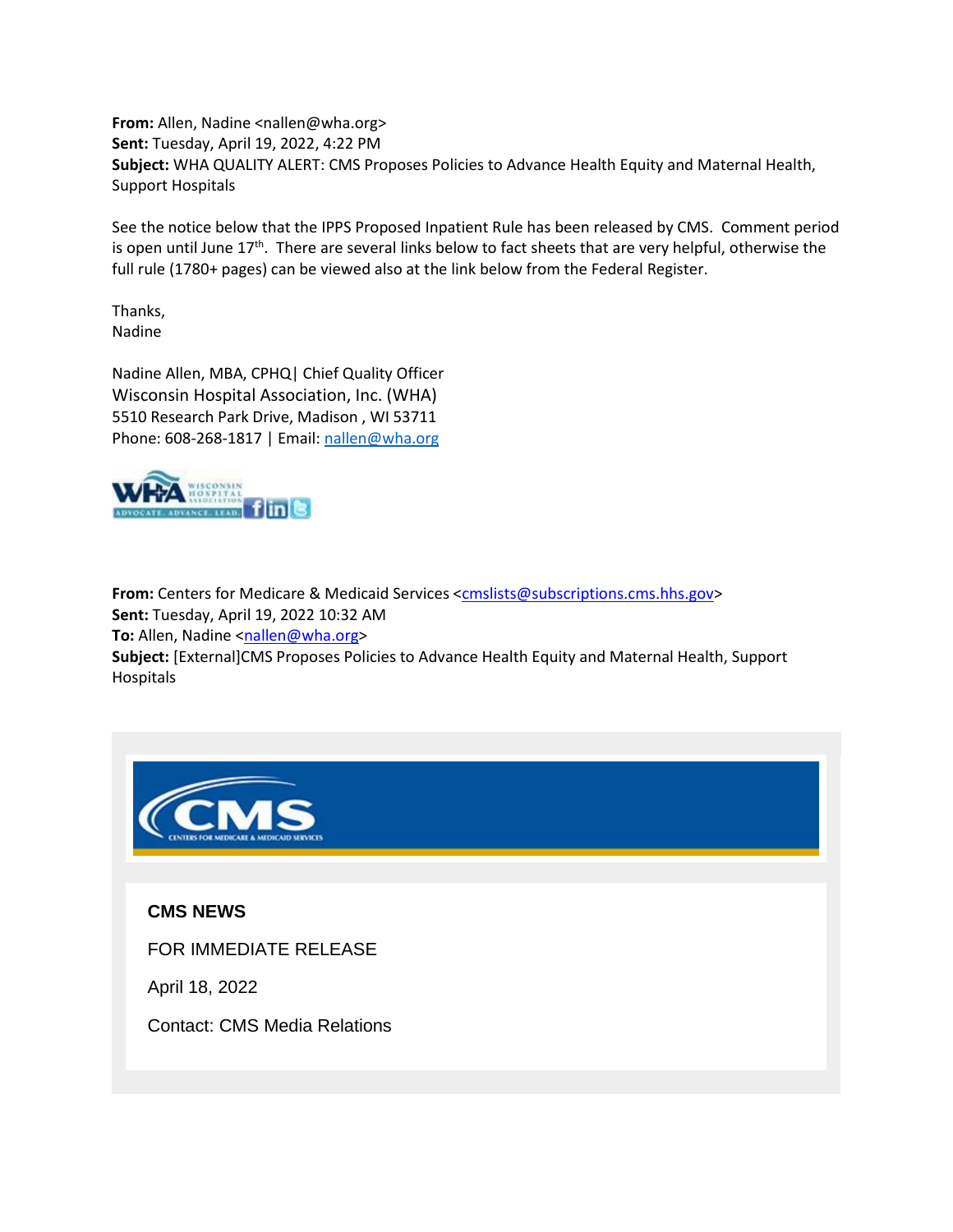(202) 690-6145 | [CMS Media Inquiries](https://lnks.gd/l/eyJhbGciOiJIUzI1NiJ9.eyJidWxsZXRpbl9saW5rX2lkIjoxMDAsInVyaSI6ImJwMjpjbGljayIsImJ1bGxldGluX2lkIjoiMjAyMjA0MTkuNTY2NDIzNDEiLCJ1cmwiOiJodHRwczovL2djYzAyLnNhZmVsaW5rcy5wcm90ZWN0aW9uLm91dGxvb2suY29tLz91cmw9aHR0cHMlM0ElMkYlMkZ3d3cuY21zLmdvdiUyRm5ld3Nyb29tJTJGbWVkaWEtaW5xdWlyaWVzJmRhdGE9MDQlN0MwMSU3Q0ppbGwuRGFybGluZyU0MGNtcy5oaHMuZ292JTdDZDQxM2NlYTc2ODI0NGY2OTdmN2YwOGRhMjE4OWExMGMlN0NkNThhZGRlYTUwNTM0YTgwODQ5OWJhNGQ5NDQ5MTBkZiU3QzAlN0MwJTdDNjM3ODU5MTcyMjU2MzI4MzEzJTdDVW5rbm93biU3Q1RXRnBiR1pzYjNkOGV5SldJam9pTUM0d0xqQXdNREFpTENKUUlqb2lWMmx1TXpJaUxDSkJUaUk2SWsxaGFXd2lMQ0pYVkNJNk1uMCUzRCU3QzMwMDAmc2RhdGE9YkVOclR0JTJGTmtkTWJmZ1pDVXdVQXdmQTRjcDdZVjF2bDRNdUZON1NMSENVJTNEJnJlc2VydmVkPTAifQ.5BJRJ9MGmfOytX-qO9ESR-TJIMNvWwyDBoIdcSCX3fA/s/1259309421/br/130018250106-l)

# **CMS Proposes Policies to Advance Health Equity and Maternal Health, Support Hospitals**

*CMS Integrates Equity and Maternal Health Quality Measures into Proposed Rule that Drives Payment for Hospitals*

Today, the Centers for Medicare & Medicaid Services (CMS) issued a proposed rule for inpatient and long-term hospitals that builds on the Biden-Harris Administration's key priorities to advance health equity and improve maternal health outcomes. In addition to annual policies that promote Medicare payment accuracy and hospital stability, the FY 2023 Inpatient Prospective Payment System (IPPS) and Long-Term Care Hospital (LTCH) Prospective Payment System (PPS) rule includes measures that will encourage hospitals to build health equity into their core functions, thereby improving care for people and communities who are disadvantaged and/or underserved by the healthcare system. The rule includes three health equity-focused measures in hospital quality programs, seeks stakeholder input related to documenting social determinants of health in inpatient claims data, and proposes a "BirthingFriendly" hospital designation.

For acute care hospitals paid under the IPPS that successfully participate in the Hospital Inpatient Quality Reporting Program and are meaningful electronic health record users, the proposed increase in operating payment rates is projected to be 3.2%. This reflects a FY 2023 projected hospital market basket update of 3.1% reduced by a projected 0.4 percentage point productivity adjustment and increased by a 0.5 percentage point adjustment required by statute. Under the LTCH PPS, CMS expects payments to increase by approximately 0.8% or \$25 million.

"Building a healthier America starts with ensuring everyone in our nation has access to high quality, affordable health care," said HHS Secretary Xavier Becerra. "The new Medicare policies we are proposing today will help advance health equity in our health systems and dramatically improve maternal care for new parents and their newborns."

"This rule, which funds a substantial portion of Medicare programs, is crucial to the foundation of CMS' vision, ensuring access for all people with Medicare and maintaining incentives for our hospital partners to operate efficiently," said CMS Administrator Chiquita Brooks-LaSure. "This year—through a health equity lens we are also re-envisioning the next chapter of health care quality and patient safety."

## *Advancing Health Equity*

Health equity means the attainment of the highest level of health for all people, where everyone has a fair and just opportunity to attain their optimal health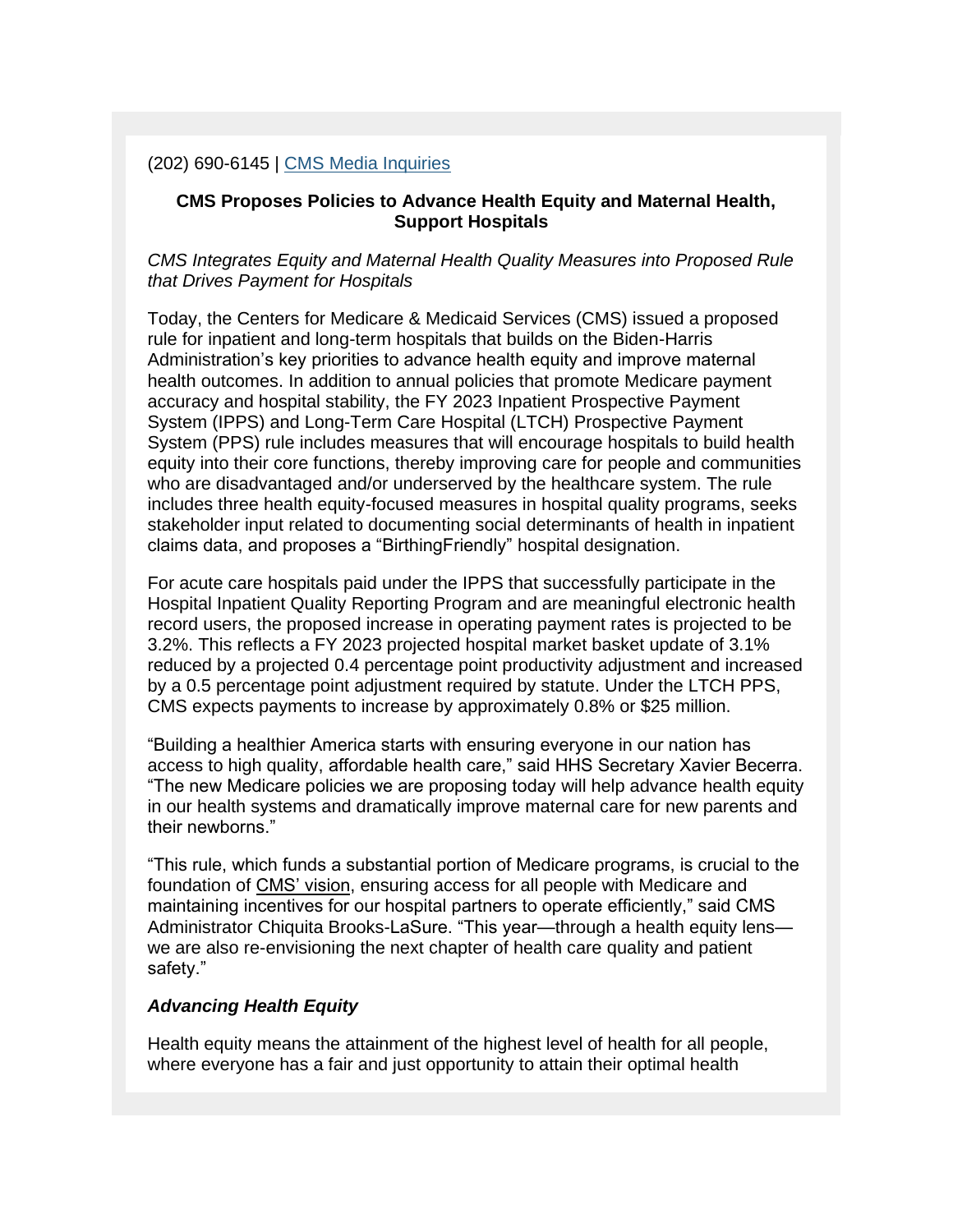regardless of race, ethnicity, disability, sexual orientation, gender identity, socioeconomic status, geography, preferred language, or other factors that affect access to care and health outcomes. CMS is working to advance health equity by designing, implementing, and operationalizing policies and programs that support health for all the people served by our programs, eliminating avoidable differences in health outcomes experienced by people who are disadvantaged or underserved, and providing the care and support that our enrollees need to thrive.

To address health care disparities in hospital inpatient care and beyond, CMS is proposing three health equity-focused measures for adoption in the Hospital Inpatient Quality Reporting (IQR) Program. The first measure assesses a hospital's commitment to establishing a culture of equity and delivering more equitable health care by capturing concrete activities across five key domains, including strategic planning, data collection, data analysis, quality improvement, and leadership engagement. The second and third measures capture screening and identification of patient-level, health-related social needs—such as food insecurity, housing instability, transportation needs, utility difficulties, and interpersonal safety. By screening for and identifying such unmet needs, hospitals will be in a better position to serve patients holistically by addressing and monitoring what are often key contributors to poor physical and mental health outcomes.

Additionally, CMS seeks public input on how to optimally measure health care quality disparities, including what to prioritize in data collection and reporting as well as approaches to consider in driving provider accountability across hospital quality programs.

CMS is also proposing to discontinue the use of proxy data for uncompensated care costs in determining uncompensated care payments for Indian Health Service and Tribal hospitals and hospitals in Puerto Rico, and to establish a new supplemental payment to prevent undue long term financial disruption for these hospitals.

# *Improving Care for People Experiencing Homelessness and Documenting Social Determinants of Health*

CMS is seeking stakeholder input through a Request for Information (RFI) on social determinants of health, particularly related to homelessness, reported by hospitals on Medicare claims. Consistently documenting these factors could better support people experiencing homelessness and more fully consider resources expended by hospitals. With this RFI, CMS seeks to better understand the perspectives of people who are experiencing or have experienced homelessness, advocates representing people experiencing homelessness, hospitals and other key stakeholders for consideration in future payment policies.

## **Improving Maternal Health Outcomes**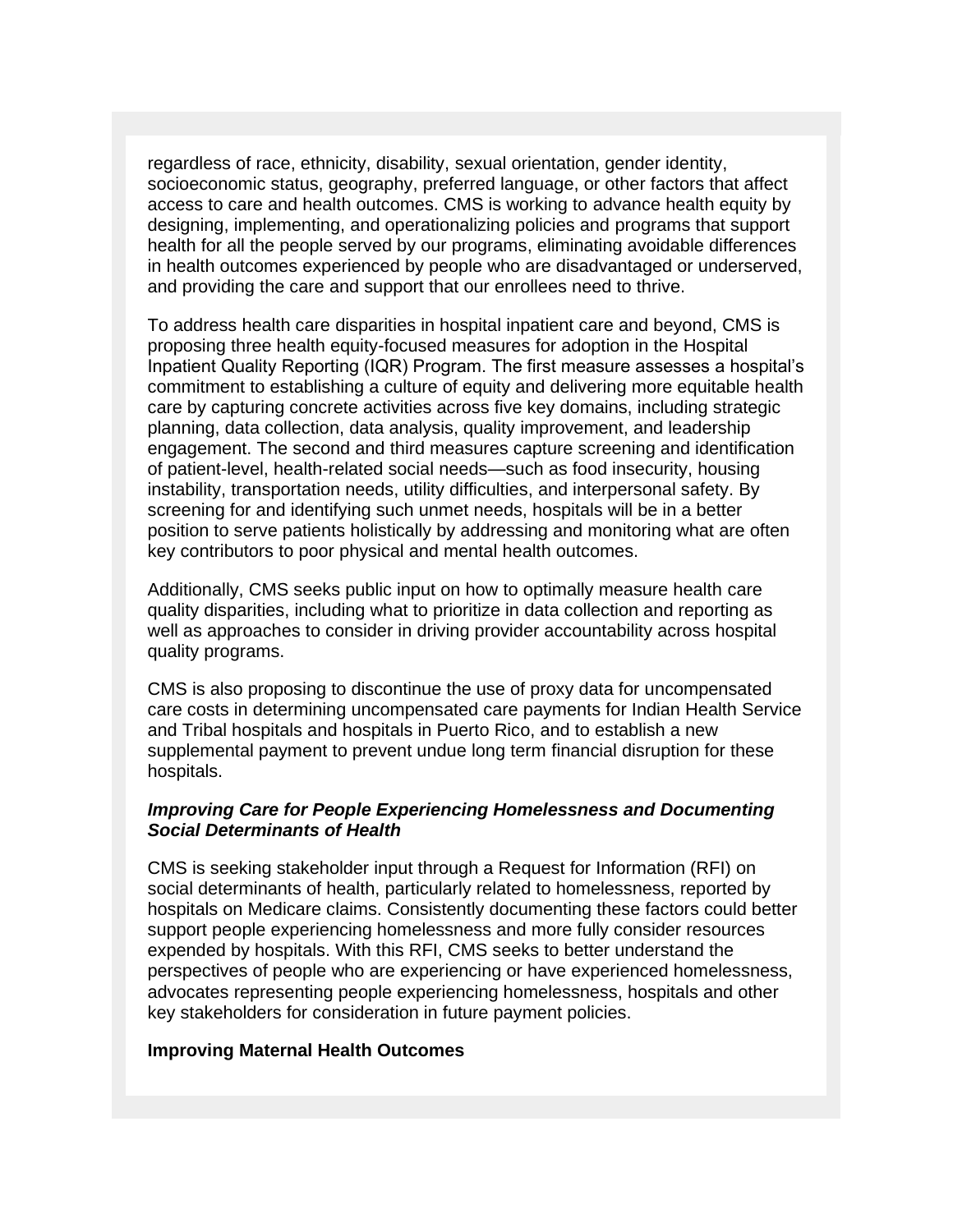CMS is proposing the creation of a new hospital designation to identify "birthing friendly hospitals" and additional quality measure reporting to drive improvements in maternal health outcomes and maternal health equity.

The Biden-Harris Administration has championed policies to improve maternal health and equity since President Joe Biden and Vice President Kamala Harris first took office. This week, Vice President Harris convened a first-ever White House meeting with Cabinet Secretaries and agency leaders, including Secretary Becerra, CMS Administrator Chiquita Brooks-LaSure, and Health Resources and Services Administration (HRSA) Administrator Carole Johnson, to discuss the Administration's whole-of-government approach to reducing maternal mortality and morbidity.

In December 2021, Vice President Harris announced a historic Call to Action to improve health outcomes for parents and their young children in the United States. Today's announcement is part of the Biden-Harris Administration's continued response to that Call to Action.

"Improving maternal health outcomes—particularly among underserved communities and groups that we know experience adverse birth outcomes at a higher rate—is a top priority for the BidenHarris Administration, CMS, and for me personally," said Administrator Brooks-LaSure.

The "Birthing-Friendly" hospital designation would assist consumers in choosing hospitals that have demonstrated a commitment to maternal health through implementation of best practices that advance health care quality, safety, and equity for pregnant and postpartum patients. Initially, the designation would be awarded to hospitals based on their attestation to the Hospital IQR Program's *Maternal Morbidity Structural Measure*.

The *Maternal Morbidity Structural Measure* reflects hospitals' commitment to the quality and safety of maternity care they furnish. Data will be submitted by hospitals for the first time in May 2022, and CMS will post data for October to December 2021 in fall 2022. The hospital designation would begin in fall 2023. Criteria for the designation could be expanded in the future.

The proposed rule also introduces two additional quality measures for the Hospital IQR Program intended to drive improvements in maternal health, including a measure of low-risk Cesarean deliveries and a measure of severe obstetric complications.

#### *Promoting Payment Accuracy and Stability*

At its core, the rule drives high-quality, person-centered care and promotes fiscal stewardship of the Medicare program by proposing updates to Medicare fee-forservice payment rates and policies for acute care inpatient hospitals and long-term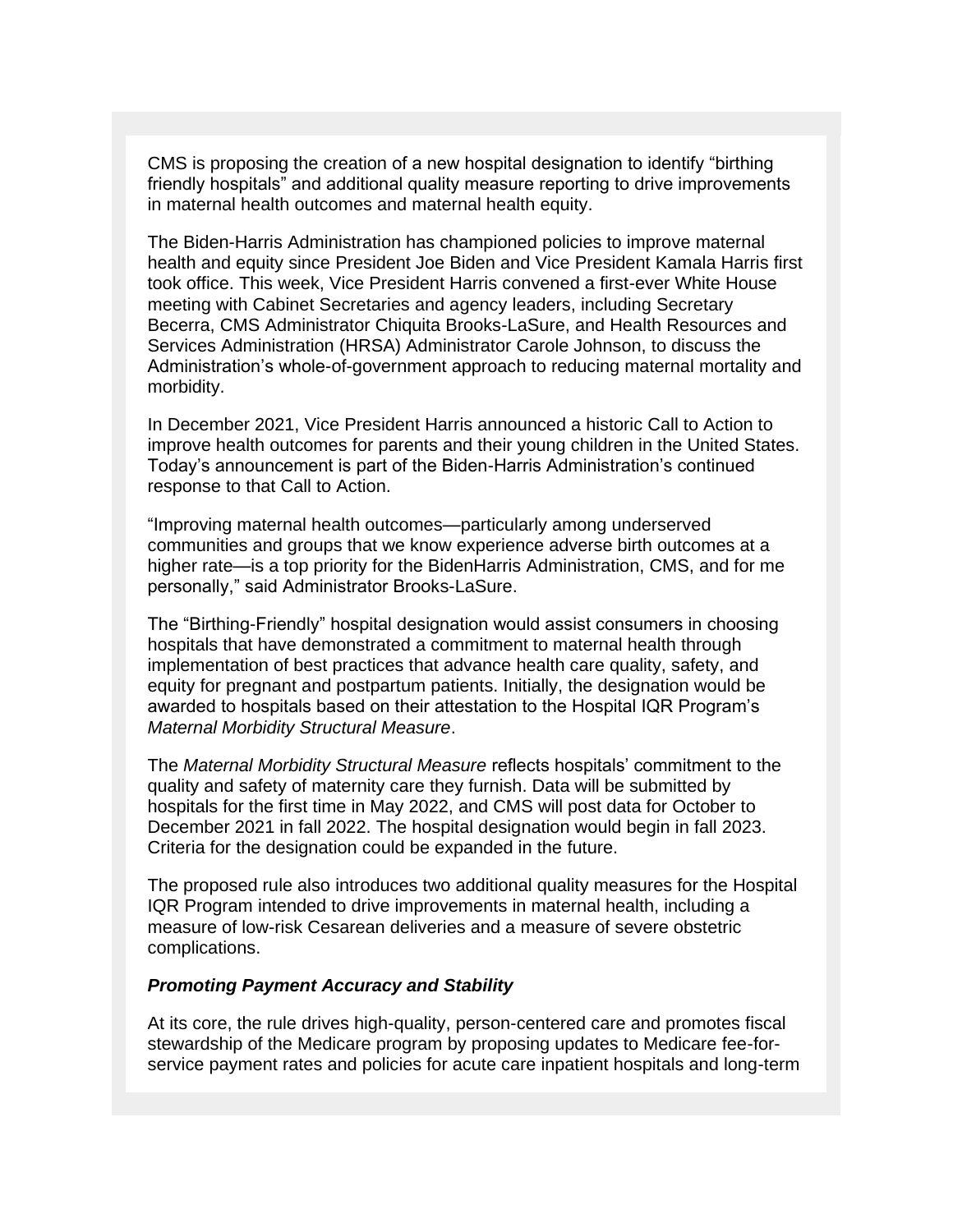care hospitals for FY 2023. Annually, IPPS and LTCH spending accounts for more than 25% of fee-for-service Medicare spending for approximately 3,900 inpatient and long-term care hospitals.

Additional items in the proposed rule related to payment stability for hospitals, include a policy that smooths out significant year-to-year changes in hospitals' wage indexes and a solicitation for comments on payment adjustments for purchasing domestically made surgical N95 respirators. Specifically, CMS is proposing to apply a 5% cap on any decrease to a hospital's wage index from its wage index in the prior fiscal year; and is considering the appropriateness of payment adjustments accounting for additional costs of purchasing surgical N95 respirators made in the U.S.

For a fact sheet on the proposed payment rule visit: [https://www.cms.gov/newsroom/fact-sheets/fy-2023-hospital-inpatient-prospective](https://lnks.gd/l/eyJhbGciOiJIUzI1NiJ9.eyJidWxsZXRpbl9saW5rX2lkIjoxMDEsInVyaSI6ImJwMjpjbGljayIsImJ1bGxldGluX2lkIjoiMjAyMjA0MTkuNTY2NDIzNDEiLCJ1cmwiOiJodHRwczovL2djYzAyLnNhZmVsaW5rcy5wcm90ZWN0aW9uLm91dGxvb2suY29tLz91cmw9aHR0cHMlM0ElMkYlMkZ3d3cuY21zLmdvdiUyRm5ld3Nyb29tJTJGZmFjdC1zaGVldHMlMkZmeS0yMDIzLWhvc3BpdGFsLWlucGF0aWVudC1wcm9zcGVjdGl2ZS1wYXltZW50LXN5c3RlbS1pcHBzLWFuZC1sb25nLXRlcm0tY2FyZS1ob3NwaXRhbHMtbHRjaC1wcHMmZGF0YT0wNCU3QzAxJTdDSmlsbC5EYXJsaW5nJTQwY21zLmhocy5nb3YlN0NkNDEzY2VhNzY4MjQ0ZjY5N2Y3ZjA4ZGEyMTg5YTEwYyU3Q2Q1OGFkZGVhNTA1MzRhODA4NDk5YmE0ZDk0NDkxMGRmJTdDMCU3QzAlN0M2Mzc4NTkxNzIyNTYzMjgzMTMlN0NVbmtub3duJTdDVFdGcGJHWnNiM2Q4ZXlKV0lqb2lNQzR3TGpBd01EQWlMQ0pRSWpvaVYybHVNeklpTENKQlRpSTZJazFoYVd3aUxDSlhWQ0k2TW4wJTNEJTdDMzAwMCZzZGF0YT1OeWp1S1pTWmw3JTJCU2x4SzRHaTFxZTlXQndmYnBRbG5nZ0cwbEZlZWI1VWMlM0QmcmVzZXJ2ZWQ9MCJ9.H_LgI-1_WbDZusVO-9R1FzOF9ZiKctX0BFWOOZ6OTG0/s/1259309421/br/130018250106-l)[payment-system-ipps-and-long-term-care-hospitals-ltch-pps](https://lnks.gd/l/eyJhbGciOiJIUzI1NiJ9.eyJidWxsZXRpbl9saW5rX2lkIjoxMDEsInVyaSI6ImJwMjpjbGljayIsImJ1bGxldGluX2lkIjoiMjAyMjA0MTkuNTY2NDIzNDEiLCJ1cmwiOiJodHRwczovL2djYzAyLnNhZmVsaW5rcy5wcm90ZWN0aW9uLm91dGxvb2suY29tLz91cmw9aHR0cHMlM0ElMkYlMkZ3d3cuY21zLmdvdiUyRm5ld3Nyb29tJTJGZmFjdC1zaGVldHMlMkZmeS0yMDIzLWhvc3BpdGFsLWlucGF0aWVudC1wcm9zcGVjdGl2ZS1wYXltZW50LXN5c3RlbS1pcHBzLWFuZC1sb25nLXRlcm0tY2FyZS1ob3NwaXRhbHMtbHRjaC1wcHMmZGF0YT0wNCU3QzAxJTdDSmlsbC5EYXJsaW5nJTQwY21zLmhocy5nb3YlN0NkNDEzY2VhNzY4MjQ0ZjY5N2Y3ZjA4ZGEyMTg5YTEwYyU3Q2Q1OGFkZGVhNTA1MzRhODA4NDk5YmE0ZDk0NDkxMGRmJTdDMCU3QzAlN0M2Mzc4NTkxNzIyNTYzMjgzMTMlN0NVbmtub3duJTdDVFdGcGJHWnNiM2Q4ZXlKV0lqb2lNQzR3TGpBd01EQWlMQ0pRSWpvaVYybHVNeklpTENKQlRpSTZJazFoYVd3aUxDSlhWQ0k2TW4wJTNEJTdDMzAwMCZzZGF0YT1OeWp1S1pTWmw3JTJCU2x4SzRHaTFxZTlXQndmYnBRbG5nZ0cwbEZlZWI1VWMlM0QmcmVzZXJ2ZWQ9MCJ9.H_LgI-1_WbDZusVO-9R1FzOF9ZiKctX0BFWOOZ6OTG0/s/1259309421/br/130018250106-l)

For a fact sheet specific to the maternal health and health equity measures included in the proposed payment rule visit: [https://www.cms.gov/newsroom/fact](https://lnks.gd/l/eyJhbGciOiJIUzI1NiJ9.eyJidWxsZXRpbl9saW5rX2lkIjoxMDIsInVyaSI6ImJwMjpjbGljayIsImJ1bGxldGluX2lkIjoiMjAyMjA0MTkuNTY2NDIzNDEiLCJ1cmwiOiJodHRwczovL2djYzAyLnNhZmVsaW5rcy5wcm90ZWN0aW9uLm91dGxvb2suY29tLz91cmw9aHR0cHMlM0ElMkYlMkZ3d3cuY21zLmdvdiUyRm5ld3Nyb29tJTJGZmFjdC1zaGVldHMlMkZmeS0yMDIzLWhvc3BpdGFsLWlucGF0aWVudC1wcm9zcGVjdGl2ZS1wYXltZW50LXN5c3RlbS1pcHBzLWFuZC1sb25nLXRlcm0tY2FyZS1ob3NwaXRhbHMtbHRjaC1wcHMtMCZkYXRhPTA0JTdDMDElN0NKaWxsLkRhcmxpbmclNDBjbXMuaGhzLmdvdiU3Q2Q0MTNjZWE3NjgyNDRmNjk3ZjdmMDhkYTIxODlhMTBjJTdDZDU4YWRkZWE1MDUzNGE4MDg0OTliYTRkOTQ0OTEwZGYlN0MwJTdDMCU3QzYzNzg1OTE3MjI1NjMyODMxMyU3Q1Vua25vd24lN0NUV0ZwYkdac2IzZDhleUpXSWpvaU1DNHdMakF3TURBaUxDSlFJam9pVjJsdU16SWlMQ0pCVGlJNklrMWhhV3dpTENKWFZDSTZNbjAlM0QlN0MzMDAwJnNkYXRhPXA1VmgwYm9JdG9EdFUxYmV3akJwMTAlMkZNYTllOEo3WVNQNTcweXI2OXYlMkJzJTNEJnJlc2VydmVkPTAifQ.ysZkpMQczozLVQUzDeVSs--l4gT1mwLfJ1kPlGcKF-U/s/1259309421/br/130018250106-l)[sheets/fy-2023-hospital-inpatient-prospective-payment-system-ipps-and-long-term](https://lnks.gd/l/eyJhbGciOiJIUzI1NiJ9.eyJidWxsZXRpbl9saW5rX2lkIjoxMDIsInVyaSI6ImJwMjpjbGljayIsImJ1bGxldGluX2lkIjoiMjAyMjA0MTkuNTY2NDIzNDEiLCJ1cmwiOiJodHRwczovL2djYzAyLnNhZmVsaW5rcy5wcm90ZWN0aW9uLm91dGxvb2suY29tLz91cmw9aHR0cHMlM0ElMkYlMkZ3d3cuY21zLmdvdiUyRm5ld3Nyb29tJTJGZmFjdC1zaGVldHMlMkZmeS0yMDIzLWhvc3BpdGFsLWlucGF0aWVudC1wcm9zcGVjdGl2ZS1wYXltZW50LXN5c3RlbS1pcHBzLWFuZC1sb25nLXRlcm0tY2FyZS1ob3NwaXRhbHMtbHRjaC1wcHMtMCZkYXRhPTA0JTdDMDElN0NKaWxsLkRhcmxpbmclNDBjbXMuaGhzLmdvdiU3Q2Q0MTNjZWE3NjgyNDRmNjk3ZjdmMDhkYTIxODlhMTBjJTdDZDU4YWRkZWE1MDUzNGE4MDg0OTliYTRkOTQ0OTEwZGYlN0MwJTdDMCU3QzYzNzg1OTE3MjI1NjMyODMxMyU3Q1Vua25vd24lN0NUV0ZwYkdac2IzZDhleUpXSWpvaU1DNHdMakF3TURBaUxDSlFJam9pVjJsdU16SWlMQ0pCVGlJNklrMWhhV3dpTENKWFZDSTZNbjAlM0QlN0MzMDAwJnNkYXRhPXA1VmgwYm9JdG9EdFUxYmV3akJwMTAlMkZNYTllOEo3WVNQNTcweXI2OXYlMkJzJTNEJnJlc2VydmVkPTAifQ.ysZkpMQczozLVQUzDeVSs--l4gT1mwLfJ1kPlGcKF-U/s/1259309421/br/130018250106-l)[care-hospitals-ltch-pps-0](https://lnks.gd/l/eyJhbGciOiJIUzI1NiJ9.eyJidWxsZXRpbl9saW5rX2lkIjoxMDIsInVyaSI6ImJwMjpjbGljayIsImJ1bGxldGluX2lkIjoiMjAyMjA0MTkuNTY2NDIzNDEiLCJ1cmwiOiJodHRwczovL2djYzAyLnNhZmVsaW5rcy5wcm90ZWN0aW9uLm91dGxvb2suY29tLz91cmw9aHR0cHMlM0ElMkYlMkZ3d3cuY21zLmdvdiUyRm5ld3Nyb29tJTJGZmFjdC1zaGVldHMlMkZmeS0yMDIzLWhvc3BpdGFsLWlucGF0aWVudC1wcm9zcGVjdGl2ZS1wYXltZW50LXN5c3RlbS1pcHBzLWFuZC1sb25nLXRlcm0tY2FyZS1ob3NwaXRhbHMtbHRjaC1wcHMtMCZkYXRhPTA0JTdDMDElN0NKaWxsLkRhcmxpbmclNDBjbXMuaGhzLmdvdiU3Q2Q0MTNjZWE3NjgyNDRmNjk3ZjdmMDhkYTIxODlhMTBjJTdDZDU4YWRkZWE1MDUzNGE4MDg0OTliYTRkOTQ0OTEwZGYlN0MwJTdDMCU3QzYzNzg1OTE3MjI1NjMyODMxMyU3Q1Vua25vd24lN0NUV0ZwYkdac2IzZDhleUpXSWpvaU1DNHdMakF3TURBaUxDSlFJam9pVjJsdU16SWlMQ0pCVGlJNklrMWhhV3dpTENKWFZDSTZNbjAlM0QlN0MzMDAwJnNkYXRhPXA1VmgwYm9JdG9EdFUxYmV3akJwMTAlMkZNYTllOEo3WVNQNTcweXI2OXYlMkJzJTNEJnJlc2VydmVkPTAifQ.ysZkpMQczozLVQUzDeVSs--l4gT1mwLfJ1kPlGcKF-U/s/1259309421/br/130018250106-l)

The White House statement on Reducing Maternal Mortality and Morbidity, as part of the firstever federal maternal health day of action, can be viewed at: [https://www.whitehouse.gov/briefing-room/statements-releases/2021/12/07/fact](https://lnks.gd/l/eyJhbGciOiJIUzI1NiJ9.eyJidWxsZXRpbl9saW5rX2lkIjoxMDMsInVyaSI6ImJwMjpjbGljayIsImJ1bGxldGluX2lkIjoiMjAyMjA0MTkuNTY2NDIzNDEiLCJ1cmwiOiJodHRwczovL2djYzAyLnNhZmVsaW5rcy5wcm90ZWN0aW9uLm91dGxvb2suY29tLz91cmw9aHR0cHMlM0ElMkYlMkZ3d3cud2hpdGVob3VzZS5nb3YlMkZicmllZmluZy1yb29tJTJGc3RhdGVtZW50cy1yZWxlYXNlcyUyRjIwMjElMkYxMiUyRjA3JTJGZmFjdC1zaGVldC12aWNlLXByZXNpZGVudC1rYW1hbGEtaGFycmlzLWFubm91bmNlcy1jYWxsLXRvLWFjdGlvbi10by1yZWR1Y2UtbWF0ZXJuYWwtbW9ydGFsaXR5LWFuZC1tb3JiaWRpdHklMkYmZGF0YT0wNCU3QzAxJTdDSmlsbC5EYXJsaW5nJTQwY21zLmhocy5nb3YlN0NkNDEzY2VhNzY4MjQ0ZjY5N2Y3ZjA4ZGEyMTg5YTEwYyU3Q2Q1OGFkZGVhNTA1MzRhODA4NDk5YmE0ZDk0NDkxMGRmJTdDMCU3QzAlN0M2Mzc4NTkxNzIyNTYzMjgzMTMlN0NVbmtub3duJTdDVFdGcGJHWnNiM2Q4ZXlKV0lqb2lNQzR3TGpBd01EQWlMQ0pRSWpvaVYybHVNeklpTENKQlRpSTZJazFoYVd3aUxDSlhWQ0k2TW4wJTNEJTdDMzAwMCZzZGF0YT1XdyUyQkxaZUxPWEpUdmwlMkY4MHFBNnpLbTB2dDY2dDNGWDd5aFU3TWR4WWU0OCUzRCZyZXNlcnZlZD0wIn0.8dTP7a_1Z-fjrrYhhL45FsZ0WSG3ziIAXHKXvfSFUis/s/1259309421/br/130018250106-l)[sheet-vice-president-kamala-harris-announces-call-to-action-to-reduce-maternal](https://lnks.gd/l/eyJhbGciOiJIUzI1NiJ9.eyJidWxsZXRpbl9saW5rX2lkIjoxMDMsInVyaSI6ImJwMjpjbGljayIsImJ1bGxldGluX2lkIjoiMjAyMjA0MTkuNTY2NDIzNDEiLCJ1cmwiOiJodHRwczovL2djYzAyLnNhZmVsaW5rcy5wcm90ZWN0aW9uLm91dGxvb2suY29tLz91cmw9aHR0cHMlM0ElMkYlMkZ3d3cud2hpdGVob3VzZS5nb3YlMkZicmllZmluZy1yb29tJTJGc3RhdGVtZW50cy1yZWxlYXNlcyUyRjIwMjElMkYxMiUyRjA3JTJGZmFjdC1zaGVldC12aWNlLXByZXNpZGVudC1rYW1hbGEtaGFycmlzLWFubm91bmNlcy1jYWxsLXRvLWFjdGlvbi10by1yZWR1Y2UtbWF0ZXJuYWwtbW9ydGFsaXR5LWFuZC1tb3JiaWRpdHklMkYmZGF0YT0wNCU3QzAxJTdDSmlsbC5EYXJsaW5nJTQwY21zLmhocy5nb3YlN0NkNDEzY2VhNzY4MjQ0ZjY5N2Y3ZjA4ZGEyMTg5YTEwYyU3Q2Q1OGFkZGVhNTA1MzRhODA4NDk5YmE0ZDk0NDkxMGRmJTdDMCU3QzAlN0M2Mzc4NTkxNzIyNTYzMjgzMTMlN0NVbmtub3duJTdDVFdGcGJHWnNiM2Q4ZXlKV0lqb2lNQzR3TGpBd01EQWlMQ0pRSWpvaVYybHVNeklpTENKQlRpSTZJazFoYVd3aUxDSlhWQ0k2TW4wJTNEJTdDMzAwMCZzZGF0YT1XdyUyQkxaZUxPWEpUdmwlMkY4MHFBNnpLbTB2dDY2dDNGWDd5aFU3TWR4WWU0OCUzRCZyZXNlcnZlZD0wIn0.8dTP7a_1Z-fjrrYhhL45FsZ0WSG3ziIAXHKXvfSFUis/s/1259309421/br/130018250106-l)[mortality-and-morbidity/](https://lnks.gd/l/eyJhbGciOiJIUzI1NiJ9.eyJidWxsZXRpbl9saW5rX2lkIjoxMDMsInVyaSI6ImJwMjpjbGljayIsImJ1bGxldGluX2lkIjoiMjAyMjA0MTkuNTY2NDIzNDEiLCJ1cmwiOiJodHRwczovL2djYzAyLnNhZmVsaW5rcy5wcm90ZWN0aW9uLm91dGxvb2suY29tLz91cmw9aHR0cHMlM0ElMkYlMkZ3d3cud2hpdGVob3VzZS5nb3YlMkZicmllZmluZy1yb29tJTJGc3RhdGVtZW50cy1yZWxlYXNlcyUyRjIwMjElMkYxMiUyRjA3JTJGZmFjdC1zaGVldC12aWNlLXByZXNpZGVudC1rYW1hbGEtaGFycmlzLWFubm91bmNlcy1jYWxsLXRvLWFjdGlvbi10by1yZWR1Y2UtbWF0ZXJuYWwtbW9ydGFsaXR5LWFuZC1tb3JiaWRpdHklMkYmZGF0YT0wNCU3QzAxJTdDSmlsbC5EYXJsaW5nJTQwY21zLmhocy5nb3YlN0NkNDEzY2VhNzY4MjQ0ZjY5N2Y3ZjA4ZGEyMTg5YTEwYyU3Q2Q1OGFkZGVhNTA1MzRhODA4NDk5YmE0ZDk0NDkxMGRmJTdDMCU3QzAlN0M2Mzc4NTkxNzIyNTYzMjgzMTMlN0NVbmtub3duJTdDVFdGcGJHWnNiM2Q4ZXlKV0lqb2lNQzR3TGpBd01EQWlMQ0pRSWpvaVYybHVNeklpTENKQlRpSTZJazFoYVd3aUxDSlhWQ0k2TW4wJTNEJTdDMzAwMCZzZGF0YT1XdyUyQkxaZUxPWEpUdmwlMkY4MHFBNnpLbTB2dDY2dDNGWDd5aFU3TWR4WWU0OCUzRCZyZXNlcnZlZD0wIn0.8dTP7a_1Z-fjrrYhhL45FsZ0WSG3ziIAXHKXvfSFUis/s/1259309421/br/130018250106-l)

For a fact sheet on additional steps to address maternal health announced as part of the first-ever meeting with cabinet officials on maternal health hosted by Vice President Harris visit: [https://www.whitehouse.gov/briefing-room/statements](https://lnks.gd/l/eyJhbGciOiJIUzI1NiJ9.eyJidWxsZXRpbl9saW5rX2lkIjoxMDQsInVyaSI6ImJwMjpjbGljayIsImJ1bGxldGluX2lkIjoiMjAyMjA0MTkuNTY2NDIzNDEiLCJ1cmwiOiJodHRwczovL2djYzAyLnNhZmVsaW5rcy5wcm90ZWN0aW9uLm91dGxvb2suY29tLz91cmw9aHR0cHMlM0ElMkYlMkZ3d3cud2hpdGVob3VzZS5nb3YlMkZicmllZmluZy1yb29tJTJGc3RhdGVtZW50cy1yZWxlYXNlcyUyRjIwMjIlMkYwNCUyRjEzJTJGZmFjdC1zaGVldC1iaWRlbi1oYXJyaXMtYWRtaW5pc3RyYXRpb24tYW5ub3VuY2VzLWFkZGl0aW9uYWwtYWN0aW9ucy1pbi1yZXNwb25zZS10by12aWNlLXByZXNpZGVudC1oYXJyaXNzLWNhbGwtdG8tYWN0aW9uLW9uLW1hdGVybmFsLWhlYWx0aCUyRiZkYXRhPTA0JTdDMDElN0NKaWxsLkRhcmxpbmclNDBjbXMuaGhzLmdvdiU3Q2Q0MTNjZWE3NjgyNDRmNjk3ZjdmMDhkYTIxODlhMTBjJTdDZDU4YWRkZWE1MDUzNGE4MDg0OTliYTRkOTQ0OTEwZGYlN0MwJTdDMCU3QzYzNzg1OTE3MjI1NjMyODMxMyU3Q1Vua25vd24lN0NUV0ZwYkdac2IzZDhleUpXSWpvaU1DNHdMakF3TURBaUxDSlFJam9pVjJsdU16SWlMQ0pCVGlJNklrMWhhV3dpTENKWFZDSTZNbjAlM0QlN0MzMDAwJnNkYXRhPVI1eUh4Qk1VV255djJ2R1VYMzFzckFGQUU0T01ZMlVrbTdYU0hrU0t3NFElM0QmcmVzZXJ2ZWQ9MCJ9.S6waGYUzeg5wVLlcUWMflalJ0GvgkS5pfCHMExBU9Dg/s/1259309421/br/130018250106-l)[releases/2022/04/13/fact-sheet-biden-harris-administration-announces-additional](https://lnks.gd/l/eyJhbGciOiJIUzI1NiJ9.eyJidWxsZXRpbl9saW5rX2lkIjoxMDQsInVyaSI6ImJwMjpjbGljayIsImJ1bGxldGluX2lkIjoiMjAyMjA0MTkuNTY2NDIzNDEiLCJ1cmwiOiJodHRwczovL2djYzAyLnNhZmVsaW5rcy5wcm90ZWN0aW9uLm91dGxvb2suY29tLz91cmw9aHR0cHMlM0ElMkYlMkZ3d3cud2hpdGVob3VzZS5nb3YlMkZicmllZmluZy1yb29tJTJGc3RhdGVtZW50cy1yZWxlYXNlcyUyRjIwMjIlMkYwNCUyRjEzJTJGZmFjdC1zaGVldC1iaWRlbi1oYXJyaXMtYWRtaW5pc3RyYXRpb24tYW5ub3VuY2VzLWFkZGl0aW9uYWwtYWN0aW9ucy1pbi1yZXNwb25zZS10by12aWNlLXByZXNpZGVudC1oYXJyaXNzLWNhbGwtdG8tYWN0aW9uLW9uLW1hdGVybmFsLWhlYWx0aCUyRiZkYXRhPTA0JTdDMDElN0NKaWxsLkRhcmxpbmclNDBjbXMuaGhzLmdvdiU3Q2Q0MTNjZWE3NjgyNDRmNjk3ZjdmMDhkYTIxODlhMTBjJTdDZDU4YWRkZWE1MDUzNGE4MDg0OTliYTRkOTQ0OTEwZGYlN0MwJTdDMCU3QzYzNzg1OTE3MjI1NjMyODMxMyU3Q1Vua25vd24lN0NUV0ZwYkdac2IzZDhleUpXSWpvaU1DNHdMakF3TURBaUxDSlFJam9pVjJsdU16SWlMQ0pCVGlJNklrMWhhV3dpTENKWFZDSTZNbjAlM0QlN0MzMDAwJnNkYXRhPVI1eUh4Qk1VV255djJ2R1VYMzFzckFGQUU0T01ZMlVrbTdYU0hrU0t3NFElM0QmcmVzZXJ2ZWQ9MCJ9.S6waGYUzeg5wVLlcUWMflalJ0GvgkS5pfCHMExBU9Dg/s/1259309421/br/130018250106-l)[actions-in-response-to-vice-president-harriss-call-to-action-on-maternal-health/](https://lnks.gd/l/eyJhbGciOiJIUzI1NiJ9.eyJidWxsZXRpbl9saW5rX2lkIjoxMDQsInVyaSI6ImJwMjpjbGljayIsImJ1bGxldGluX2lkIjoiMjAyMjA0MTkuNTY2NDIzNDEiLCJ1cmwiOiJodHRwczovL2djYzAyLnNhZmVsaW5rcy5wcm90ZWN0aW9uLm91dGxvb2suY29tLz91cmw9aHR0cHMlM0ElMkYlMkZ3d3cud2hpdGVob3VzZS5nb3YlMkZicmllZmluZy1yb29tJTJGc3RhdGVtZW50cy1yZWxlYXNlcyUyRjIwMjIlMkYwNCUyRjEzJTJGZmFjdC1zaGVldC1iaWRlbi1oYXJyaXMtYWRtaW5pc3RyYXRpb24tYW5ub3VuY2VzLWFkZGl0aW9uYWwtYWN0aW9ucy1pbi1yZXNwb25zZS10by12aWNlLXByZXNpZGVudC1oYXJyaXNzLWNhbGwtdG8tYWN0aW9uLW9uLW1hdGVybmFsLWhlYWx0aCUyRiZkYXRhPTA0JTdDMDElN0NKaWxsLkRhcmxpbmclNDBjbXMuaGhzLmdvdiU3Q2Q0MTNjZWE3NjgyNDRmNjk3ZjdmMDhkYTIxODlhMTBjJTdDZDU4YWRkZWE1MDUzNGE4MDg0OTliYTRkOTQ0OTEwZGYlN0MwJTdDMCU3QzYzNzg1OTE3MjI1NjMyODMxMyU3Q1Vua25vd24lN0NUV0ZwYkdac2IzZDhleUpXSWpvaU1DNHdMakF3TURBaUxDSlFJam9pVjJsdU16SWlMQ0pCVGlJNklrMWhhV3dpTENKWFZDSTZNbjAlM0QlN0MzMDAwJnNkYXRhPVI1eUh4Qk1VV255djJ2R1VYMzFzckFGQUU0T01ZMlVrbTdYU0hrU0t3NFElM0QmcmVzZXJ2ZWQ9MCJ9.S6waGYUzeg5wVLlcUWMflalJ0GvgkS5pfCHMExBU9Dg/s/1259309421/br/130018250106-l)

The FY 2023 IPPS/LTCH PPS proposed rule has a 60-day comment period. The proposed rule can be downloaded from the Federal Register at: [https://www.federalregister.gov/public-inspection/current](https://lnks.gd/l/eyJhbGciOiJIUzI1NiJ9.eyJidWxsZXRpbl9saW5rX2lkIjoxMDUsInVyaSI6ImJwMjpjbGljayIsImJ1bGxldGluX2lkIjoiMjAyMjA0MTkuNTY2NDIzNDEiLCJ1cmwiOiJodHRwczovL2djYzAyLnNhZmVsaW5rcy5wcm90ZWN0aW9uLm91dGxvb2suY29tLz91cmw9aHR0cHMlM0ElMkYlMkZ3d3cuZmVkZXJhbHJlZ2lzdGVyLmdvdiUyRnB1YmxpYy1pbnNwZWN0aW9uJTJGY3VycmVudCZkYXRhPTA0JTdDMDElN0NKaWxsLkRhcmxpbmclNDBjbXMuaGhzLmdvdiU3Q2Q0MTNjZWE3NjgyNDRmNjk3ZjdmMDhkYTIxODlhMTBjJTdDZDU4YWRkZWE1MDUzNGE4MDg0OTliYTRkOTQ0OTEwZGYlN0MwJTdDMCU3QzYzNzg1OTE3MjI1NjMyODMxMyU3Q1Vua25vd24lN0NUV0ZwYkdac2IzZDhleUpXSWpvaU1DNHdMakF3TURBaUxDSlFJam9pVjJsdU16SWlMQ0pCVGlJNklrMWhhV3dpTENKWFZDSTZNbjAlM0QlN0MzMDAwJnNkYXRhPXZIYUI4aTVITDl1dlpqc0huZ0Fra0MlMkJCNlp4Nlk4ZkpicnIlMkJWcWJqVXg4JTNEJnJlc2VydmVkPTAifQ.GJUiWJV-r3cuxsAhm2CEaudeMCLKUdMfmStOkSRh7HM/s/1259309421/br/130018250106-l)

###

Get CMS news at [cms.gov/newsroom,](https://lnks.gd/l/eyJhbGciOiJIUzI1NiJ9.eyJidWxsZXRpbl9saW5rX2lkIjoxMDYsInVyaSI6ImJwMjpjbGljayIsImJ1bGxldGluX2lkIjoiMjAyMjA0MTkuNTY2NDIzNDEiLCJ1cmwiOiJodHRwczovL2djYzAyLnNhZmVsaW5rcy5wcm90ZWN0aW9uLm91dGxvb2suY29tLz91cmw9aHR0cHMlM0ElMkYlMkZ3d3cuY21zLmdvdiUyRm5ld3Nyb29tJmRhdGE9MDQlN0MwMSU3Q0ppbGwuRGFybGluZyU0MGNtcy5oaHMuZ292JTdDZDQxM2NlYTc2ODI0NGY2OTdmN2YwOGRhMjE4OWExMGMlN0NkNThhZGRlYTUwNTM0YTgwODQ5OWJhNGQ5NDQ5MTBkZiU3QzAlN0MwJTdDNjM3ODU5MTcyMjU2MzI4MzEzJTdDVW5rbm93biU3Q1RXRnBiR1pzYjNkOGV5SldJam9pTUM0d0xqQXdNREFpTENKUUlqb2lWMmx1TXpJaUxDSkJUaUk2SWsxaGFXd2lMQ0pYVkNJNk1uMCUzRCU3QzMwMDAmc2RhdGE9Y2Zib2s5QWtXTkR3NlZjcUVnV0h5M0FVUXRZYU43cmJzcjVYYWY3Mkd4byUzRCZyZXNlcnZlZD0wIn0.VLpDc-_lQygG_vQ9D1Vupn5DapIw5f9hLoses_zt_-Q/s/1259309421/br/130018250106-l) sign up for CMS news [via email](https://lnks.gd/l/eyJhbGciOiJIUzI1NiJ9.eyJidWxsZXRpbl9saW5rX2lkIjoxMDcsInVyaSI6ImJwMjpjbGljayIsImJ1bGxldGluX2lkIjoiMjAyMjA0MTkuNTY2NDIzNDEiLCJ1cmwiOiJodHRwczovL2djYzAyLnNhZmVsaW5rcy5wcm90ZWN0aW9uLm91dGxvb2suY29tLz91cmw9aHR0cHMlM0ElMkYlMkZwdWJsaWMuZ292ZGVsaXZlcnkuY29tJTJGYWNjb3VudHMlMkZVU0NNUyUyRnN1YnNjcmliZXIlMkZuZXclM0Z0b3BpY19pZCUzRFVTQ01TXzYxMCZkYXRhPTA0JTdDMDElN0NKaWxsLkRhcmxpbmclNDBjbXMuaGhzLmdvdiU3Q2Q0MTNjZWE3NjgyNDRmNjk3ZjdmMDhkYTIxODlhMTBjJTdDZDU4YWRkZWE1MDUzNGE4MDg0OTliYTRkOTQ0OTEwZGYlN0MwJTdDMCU3QzYzNzg1OTE3MjI1NjMyODMxMyU3Q1Vua25vd24lN0NUV0ZwYkdac2IzZDhleUpXSWpvaU1DNHdMakF3TURBaUxDSlFJam9pVjJsdU16SWlMQ0pCVGlJNklrMWhhV3dpTENKWFZDSTZNbjAlM0QlN0MzMDAwJnNkYXRhPXlmQlBLemF0elhNT2xUdHhndVNyV0s3Z1d3N0FJZWFLV0JlJTJGR3J6VnNUYyUzRCZyZXNlcnZlZD0wIn0.S4CV_pCYwrNOWcssGi2fiVehL53lHwlJq5-C5N5cSRo/s/1259309421/br/130018250106-l) and follow CMS on Twitter [@CMSgov](https://lnks.gd/l/eyJhbGciOiJIUzI1NiJ9.eyJidWxsZXRpbl9saW5rX2lkIjoxMDgsInVyaSI6ImJwMjpjbGljayIsImJ1bGxldGluX2lkIjoiMjAyMjA0MTkuNTY2NDIzNDEiLCJ1cmwiOiJodHRwczovL2djYzAyLnNhZmVsaW5rcy5wcm90ZWN0aW9uLm91dGxvb2suY29tLz91cmw9aHR0cHMlM0ElMkYlMkZ0d2l0dGVyLmNvbSUyRkNNU0dvdiZkYXRhPTA0JTdDMDElN0NKaWxsLkRhcmxpbmclNDBjbXMuaGhzLmdvdiU3Q2Q0MTNjZWE3NjgyNDRmNjk3ZjdmMDhkYTIxODlhMTBjJTdDZDU4YWRkZWE1MDUzNGE4MDg0OTliYTRkOTQ0OTEwZGYlN0MwJTdDMCU3QzYzNzg1OTE3MjI1NjMyODMxMyU3Q1Vua25vd24lN0NUV0ZwYkdac2IzZDhleUpXSWpvaU1DNHdMakF3TURBaUxDSlFJam9pVjJsdU16SWlMQ0pCVGlJNklrMWhhV3dpTENKWFZDSTZNbjAlM0QlN0MzMDAwJnNkYXRhPTU1c2ZmbkVocUZzaDNDU01MRnhkb0lOV0ZiU0tadnMlMkZXTzklMkZzYiUyRmZab3MlM0QmcmVzZXJ2ZWQ9MCJ9.gaG6zenZJiriU4ROlnmE4_kmJ0O54LYmXeunWSNTwwU/s/1259309421/br/130018250106-l)